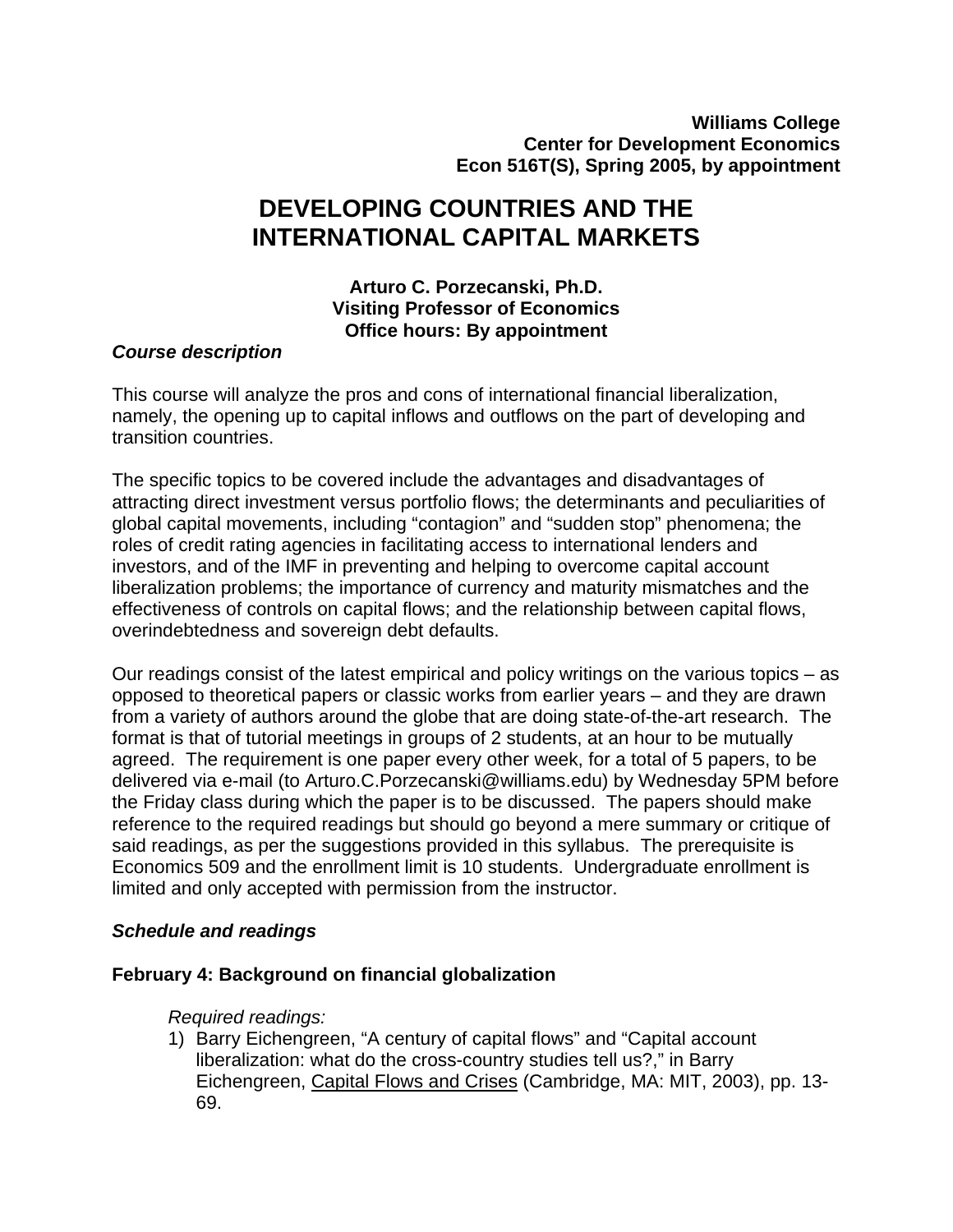2) James A. Hanson, Patrick Honohan and Giovanni Majnoni, "Globalization and national financial systems: issues of integration and size," in James A. Hanson et al., editors, Globalization and National Financial Systems (New York: Oxford, 2003), pp. 1-32.

*Supplementary reading:* Pierre-Richard Agénor, "Benefits and costs of international financial integration: theory and facts," World Economy, Vol. 26 #8, August 2003, pp. 1089-1118.

## **February 18: Direct investment vs. portfolio flows, Part 1**

*Questions you may want to address in your paper: What kind of FDI has arrived in your country, and what benefits and costs has it entailed? What incentives have been provided to FDI investors in your country, if any, and what has been the experience with them? What should be done, in terms of institutional and human capital development, in order to maximize the contribution that FDI can make to your country's development?* 

#### *Required readings:*

- 1) Robert E. Lipsey, "Home- and host-country effects of foreign direct investment," in Robert E. Baldwin and L. Alan Winters, editors, Challenges to Globalization: Analyzing the Economics (Chicago: Chicago, 2004), pp. 333- 382.
- 2) Libor Krkoska, "Foreign direct investment financing of capital formation in central and eastern Europe," **EBRD Working Paper #67**, December 2001, in www.ebrd.org/pubs/econ/workingp/67.pdf
- 3) Eduardo Fernández-Arias and Ricardo Hausmann, "Is foreign direct investment a safer form of financing?," Emerging Markets Review, Vol. 2 #1, March 2001, pp. 34-49.

- 1) José De Gregorio, "The role of FDI and natural resources in economic development," draft, May 2004, in www.bcentral.cl/jdegrego/pdf/jdeg-fdi.pdf
- 2) David L. Carr, James R. Markusen and Keith E. Maskus, "Competition for multinational investment in developing countries: human capital, infrastructure and market size," in Challenges to Globalization…, op. cit., pp. 383-410.
- 3) Ashoka Mody, "Is FDI integrating the world economy?," World Economy, Vol. 27 #8, August 2004, pp. 1195-1222.
- 4) Nauro F. Campos and Yuko Kinoshita, "Why does FDI go where it goes? New evidence from the transition economies," IMF Working Paper WP/03/228, November 2003, in www.imf.org/external/pubs/ft/wp/2003/wp03228.pdf
- 5) Stijn Claessens and Jong-Kun Lee, "Foreign banks in low-income countries: recent developments and impacts," in Globalization and National…, op. cit., pp. 109-141.
- 6) Ann E. Harrison, Inessa Love and Margaret S. McMillan, "Global capital flows and financing constraints," Journal of Development Economics, Vol. 75 #1, October 2004, pp. 269-301.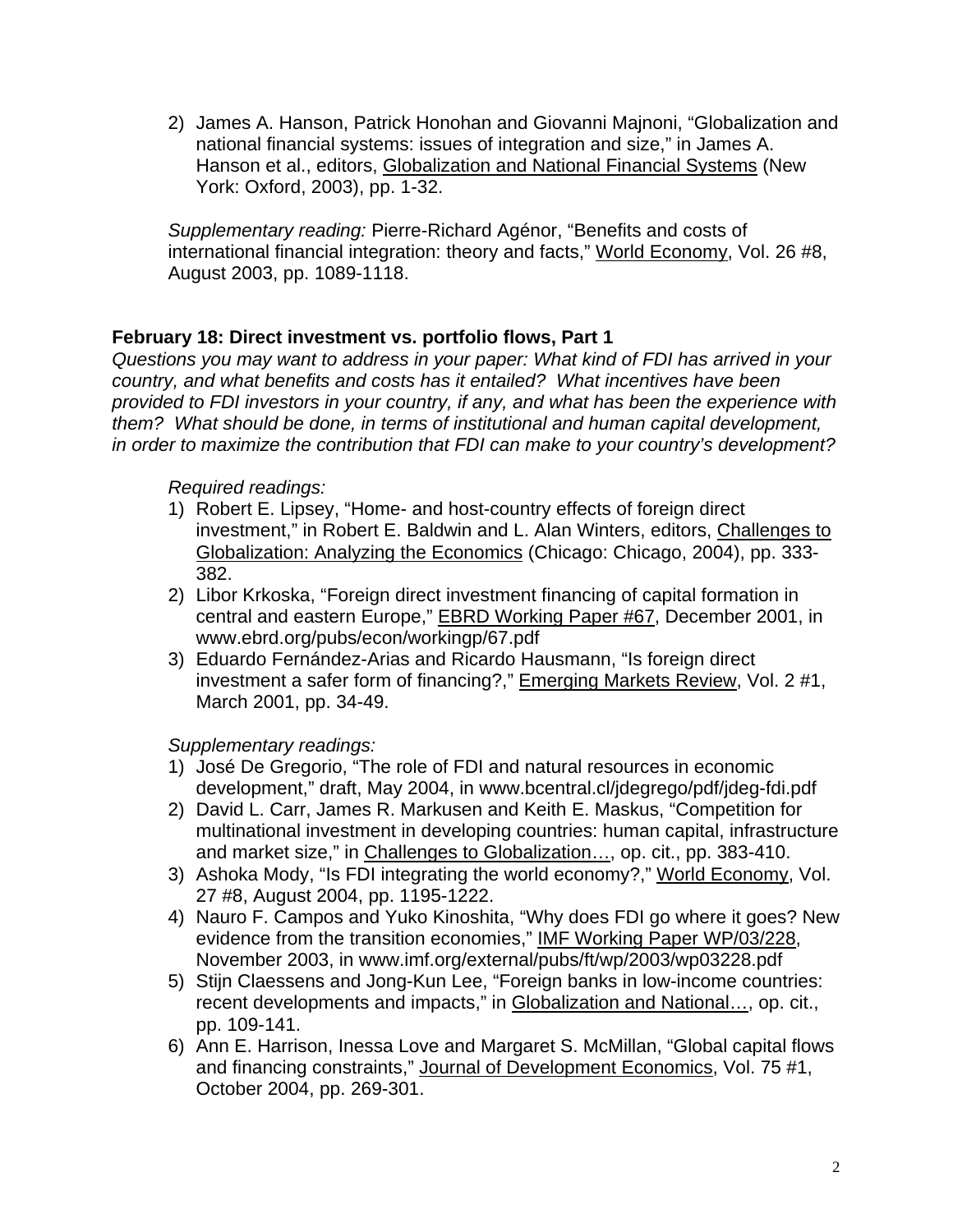- 7) Report of the Working Group of the Capital Markets Consultative Group, IMF, "Foreign direct investment in emerging market countries," September 2003, in www.imf.org/external/np/cmcg/2003/eng/091803.pdf
- 8) Theodore H. Moran, Beyond Sweatshops: FDI and Globalization in Developing Countries (Washington, DC: Brookings Institution, 2002).
- 9) Imad A. Moosa, Foreign Direct Investment: Theory, Evidence and Practice (New York: Palgrave Macmillan, 2002).

# **February 25: Direct investment vs. portfolio flows, Part 2**

*Questions you may want to address in your paper: What kind of portfolio flows have arrived in your country, and what benefits and costs have they entailed? How liberal an environment does your country provide for portfolio investors? What should be done, in terms of financial structures and institutional development, in order to maximize the contribution and minimize the risks of portfolio flows to your country's development?* 

#### *Required readings:*

- 1) René M. Stulz, "Should we fear capital flows?," in Leonardo Aurenheimer, editor, International Financial Markets: The Challenge of Globalization (Chicago: Chicago, 2003), pp. 103-146.
- 2) Peter Blair Henry and Peter Lombard Lorentzen, "Domestic capital market reform and access to global finance: making markets work," in Robert E. Litan, Michael Pomerleano and V. Sundararajan, editors, The Future of Domestic Capital Markets in Developing Countries (Washington: Brookings, 2003), pp. 179-214.
- 3) Joost Driessen and Luc Laeven, "The value of international portfolio diversification," in Globalization and National…, op. cit., pp. 175-188.

- 1) Abdul Abiad, Nienke Oomes and Kenichi Ueda, "The quality effect: does financial liberalization improve the allocation of capital?," IMF Working Paper WP/04/112, June 2004, in www.imf.org/external/pubs/ft/wp/2004/wp04112.pdf
- 2) Irina Tytell and Shang-Jin Wei, "Does financial globalization induce better macroeconomic policies?," IMF Working Paper WP/04/84, May 2004, in www.imf.org/external/pubs/ft/wp/2004/wp0484.pdf
- 3) Scott L. Baier, Gerald P. Dwyer Jr. and Robert Tamura, "Does opening a stock exchange increase economic growth?," Journal of International Money and Finance, Vol. 23 #3, April 2004, pp. 311-331.
- 4) IMF, "Institutional investors in emerging markets," IMF Global Financial Stability Report, April 2004, pp. 111-151, in www.imf.org/External/Pubs/FT/GFSR/2004/01/pdf/chp4.pdf
- 5) Eswar S. Prasad et al., "Effects of financial globalization on developing countries: some empirical evidence," IMF Occasional Paper #220, 2003.
- 6) Barry Eichengreen with Carlos Arteta and Charles Wyplosz, "When does capital account liberalization help more than it hurts?," in Capital Flows and Crises, op. cit., pp. 71-96.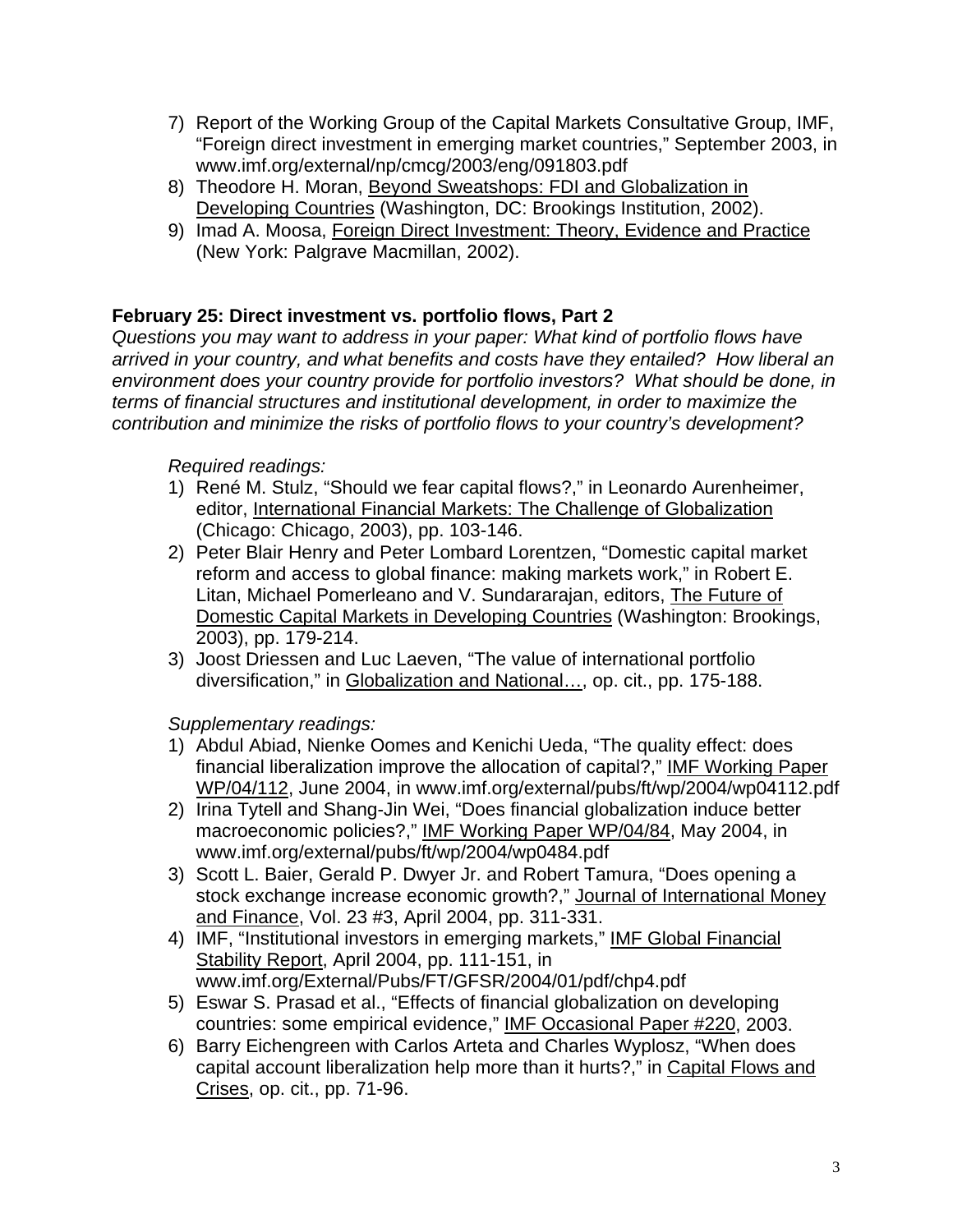- 7) Graciela Laura Kaminsky and Sergio L. Schmukler, "Short-run pain, long-run gain: the effects of financial liberalization," IMF Working Paper WP/03/34, February 2003, in www.imf.org/external/pubs/ft/wp/2003/wp0334.pdf
- 8) Nicola Fuchs-Schündeln and Norbert Funke, "Stock market liberalizations: financial and macroeconomic implications," IMF Working Paper WP/01/193, December 2001, in www.imf.org/external/pubs/ft/wp/2001/wp01193.pdf
- 9) Stijn Claessens, Daniel Oks and Rossana Polastri, "Capital flows to central and eastern Europe and the former Soviet Union," in Sebastian Edwards, editor, Capital Flows and the Emerging Economies (Chicago: Chicago, 2000), pp. 299-340.

## **March 4: Contagion and sudden stops, Part 1**

*Questions you may want to address in your paper: Has your country suffered from contagion effects, and if not, why not? Do you think that your country is vulnerable to contagion effects and, if so, what should be done to reduce that vulnerability?* 

#### *Required readings:*

- 1) Michael D. Bordo, "The globalization of international financial markets: what can history teach us?" in International Financial Markets…, op. cit., pp. 29-78.
- 2) Leonardo Hernández, Pamela Mellado and Rodrigo Valdés, "Determinants of private capital flows from the 1970s and 1990s: is there evidence of contagion?," IMF Working Paper WP/01/64, May 2001, in www.imf.org/external/pubs/ft/wp/2001/wp0164.pdf
- 3) Graciela Kaminsky, Carmen Reinhart and Carlos Vegh, "The unholy trinity of financial contagion," Journal of Economic Perspectives, Fall 2003, pp. 51-74.

- 1) Graciela L. Kaminsky, Carmen M. Reinhart and Carlos A. Végh, "When it rains it pours: procyclical capital flows and macroeconomic policies," NBER Working Paper #10780, September 2004, in www.nber.org/papers/w10780.pdf
- 2) Jorge A. Chan-Lau, Donald J. Mathieson and James Y. Yao, "Extreme contagion in equity markets," IMF Staff Papers, Vol. 51, # 2, August 2004, in www.imf.org/External/Pubs/FT/staffp/2004/02/pdf/chanlau.pdf
- 3) Gianluigi Ferrucci et al., "Understanding capital flows to emerging market economies," Bank of England Financial Stability Review, Issue 16, June 2004, in www.bankofengland.co.uk/fsr/fsr16art6.pdf
- 4) Francesco Caramazza, Luca Ricci and Ranil Salgado, "International financial contagion in currency crises," Journal of International Money and Finance, Vol. 23 #1, February 2004, pp. 51-70.
- 5) Thomas Moser, "What is international financial contagion?," International Finance, Vol. 6 #2, 2003, pp. 157-178.
- 6) G. Andrew Karolyi, "Does international financial contagion really exist?," International Finance, Vol. 6 #2, 2003, pp. 179-199.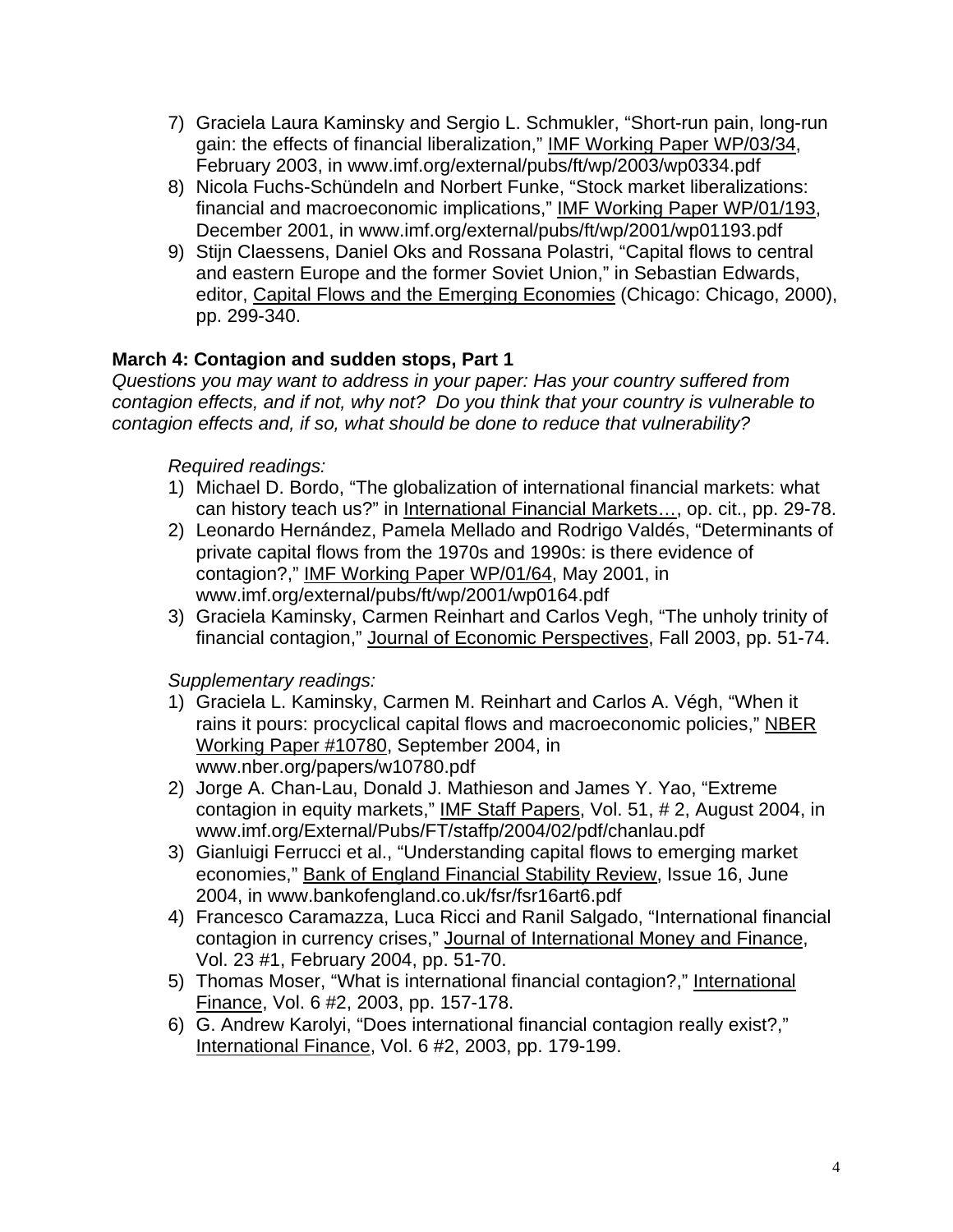- 7) Massimo Sbracia and Andrea Zaghini, "The role of the banking system in the international transmission of shocks," World Economy, Vol. 26 #5, May 2003, pp. 727-754.
- 8) José de Gregorio and Rodrigo O. Valdés, "Crisis transmission: evidence from the debt, Tequila, and Asian flu crises," in Stijn Claessens and Kristin J. Forbes, editors, International Financial Contagion (Boston: Kluwer, 2001), pp. 99-127.
- 9) Gaston Gelos and Ratna Sahay, "Financial market spillovers: how different are the transition economies?," in International Financial Contagion, op. cit., pp. 329-366.

## **March 11: Contagion and sudden stops, Part 2**

*Questions you may want to address in your paper: Has your country suffered from a "sudden stop" and if not, why not? Do you think that your country is vulnerable to sudden stops and, if so, what should be done to reduce that vulnerability?* 

*Required readings:*

- 1) Guillermo A. Calvo and Carmen M. Reinhart, "When capital inflows suddenly stop: consequences and policy options," in Peter B. Kenen and Alexander K. Swoboda, editors, Reforming the International Monetary and Financial System (Washington, DC: IMF, 2000), pp.175-201.
- 2) Pablo E. Guidotti, Federico Sturzenegger and Agustín Villar, "On the consequences of sudden stops," Economía, Spring 2004, pp. 171-214.
- 3) Guillermo A. Calvo, Alejandro Izquierdo and Luis-Fernando Mejía, "On the empirics of sudden stops: the relevance of balance-sheet effects," in IADB Research Dept. Working Paper #509, July 2004, in www.iadb.org/res/publications/pubfiles/pubWP-509.pdf

*Supplementary readings:*

- 1) Sebastian Edwards, "Financial openness, sudden stops, and current-account reversals," American Economic Review, Vol. 94 #2, May 2004, pp. 59-64.
- 2) Ricardo Caballero, Kevin Cowan and Jonathan Kearns, "Fear of sudden stops: lessons from Australia and Chile," NBER Working Paper #10519, May 2004, in www.nber.org/papers/w10519.pdf
- 3) Ilan Goldfajn, "The swings in capital flows and the Brazilian crisis," in Stephanie Griffith-Jones et al., editors, International Capital Flows in Calm and Turbulent times (Ann Arbor, MI: Univ. of Michigan Press, 2003), pp. 267- 290.

## **April 8: Role of credit rating agencies and the IMF, Part 1**

*Questions you may want to address in your paper: Does your country have a credit rating and if so, do you think it is a fair assessment? If your country does not yet have a credit rating, do you think it should?*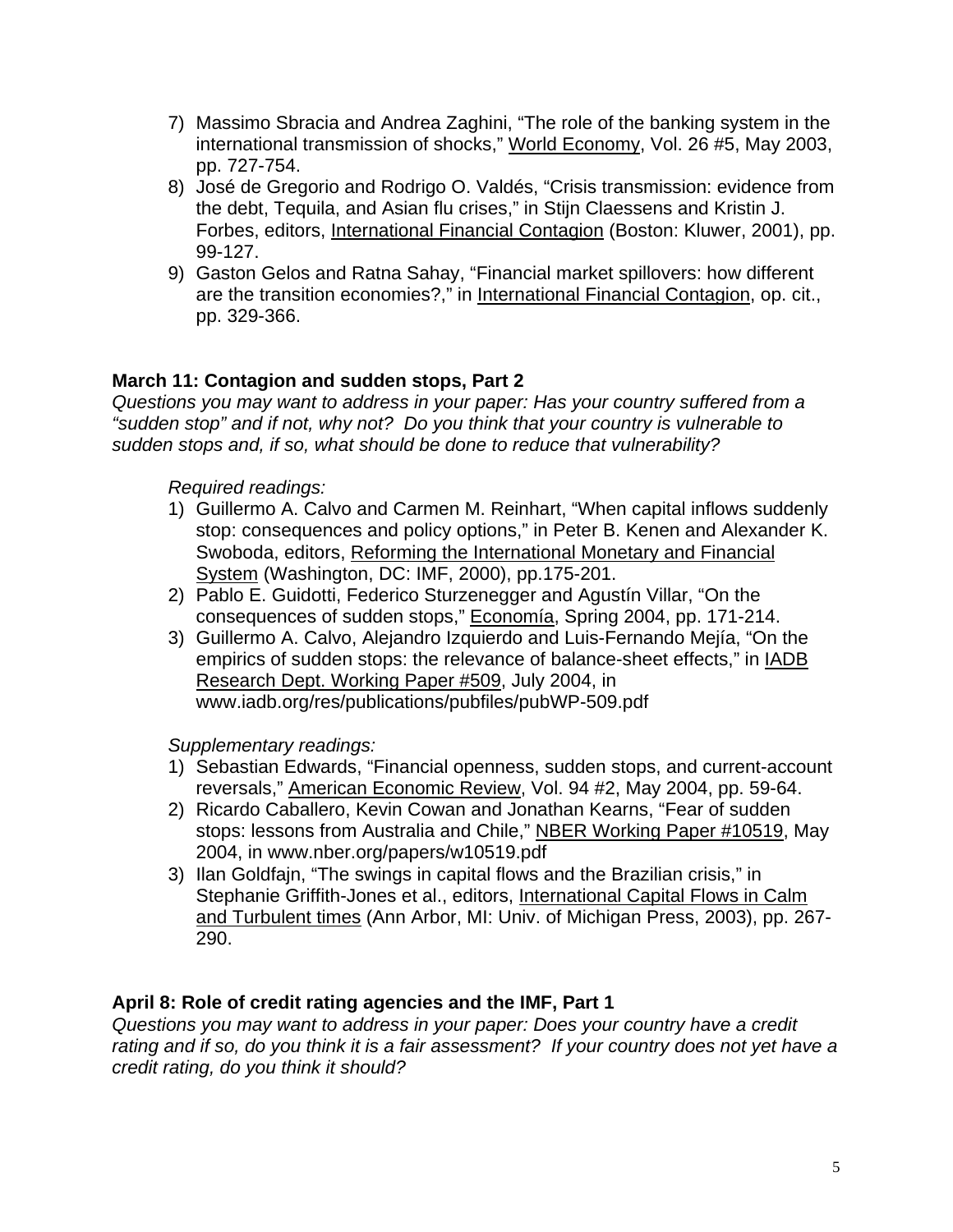*Required readings:*

- 1) Standard & Poor's, "Sovereign credit ratings: a primer," 15 March, 2004.
- 2) Amadou N. R. Sy, "Rating the rating agencies: anticipating currency crises or debt crises?," Journal of Banking and Finance, Vol. 28 #11, November 2004, pp. 2845-2867.
- 3) Graciela Kaminsky and Sergio L. Schmukler, "Emerging market instability: do sovereign ratings affect country risk and stock returns?," World Bank Economic Review, Vol. 16, #2, 2002, pp. 171-195.

*Supplementary readings:*

- 1) Roman Kräussl, "Do credit rating agencies add to the dynamics of emerging market crises?," Center for Financial Studies Working Paper #2003/18, August 2003, in www.ifk-cfs.de/English/homepages/h-veroeffentlichungenforschung.htm
- 2) Robert Brooks et al., "The national market impact of sovereign rating changes," Journal of Banking and Finance, Vol. 28 #1, January 2004, pp. 233-250.
- 3) Ashok Vir Bhatia, "Sovereign credit ratings methodology: an evaluation," IMF Working Paper WP/02/170, October 2002, in www.imf.org/external/pubs/ft/wp/2002/wp02170.pdf
- 4) Arturo Estrella et al., "Credit ratings and complementary sources of credit quality information," Basel Committee on Banking Supervision Working Paper #3, August 2000, in www.bis.org/publ/bcbs\_wp3.pdf
- 5) Carmen M. Reinhart, "Default, currency crises, and sovereign credit ratings," World Bank Economic Review, Vol. 16, #2, 2002, pp. 151-170.

## **April 15: Role of credit rating agencies and the IMF, Part 2**

*Questions you may want to address in your paper: Does your country depend on the IMF for financing and advice, and if so do you think it should try to graduate? What have been the pros and cons of your country's relationship with the Fund? What are the policy implications of your assessment?*

*Required readings:* 

- 1) Michael Bordo, Ashoka Mody and Nienke Oomes, "Keeping capital flowing: the role of the IMF," in IMF Working Paper WP/04/197, October 2004, in www.imf.org/external/pubs/ft/wp/2004/wp04197.pdf
- 2) Roberto Benelli, "Do IMF-supported programs boost private capital inflows? The role of program size and policy adjustment," in IMF Working Paper WP/03/231, November 2003, in www.imf.org/external/pubs/ft/wp/2003/wp03231.pdf
- 3) Claudio Cottarelli and Curzio Giannini, "Bedfellows, hostages, or perfect strangers? Global capital markets and the catalytic effect of IMF crisis lending," in IMF Working Paper WP/02/193, November 2002, in www.imf.org/external/pubs/ft/wp/2002/wp02193.pdf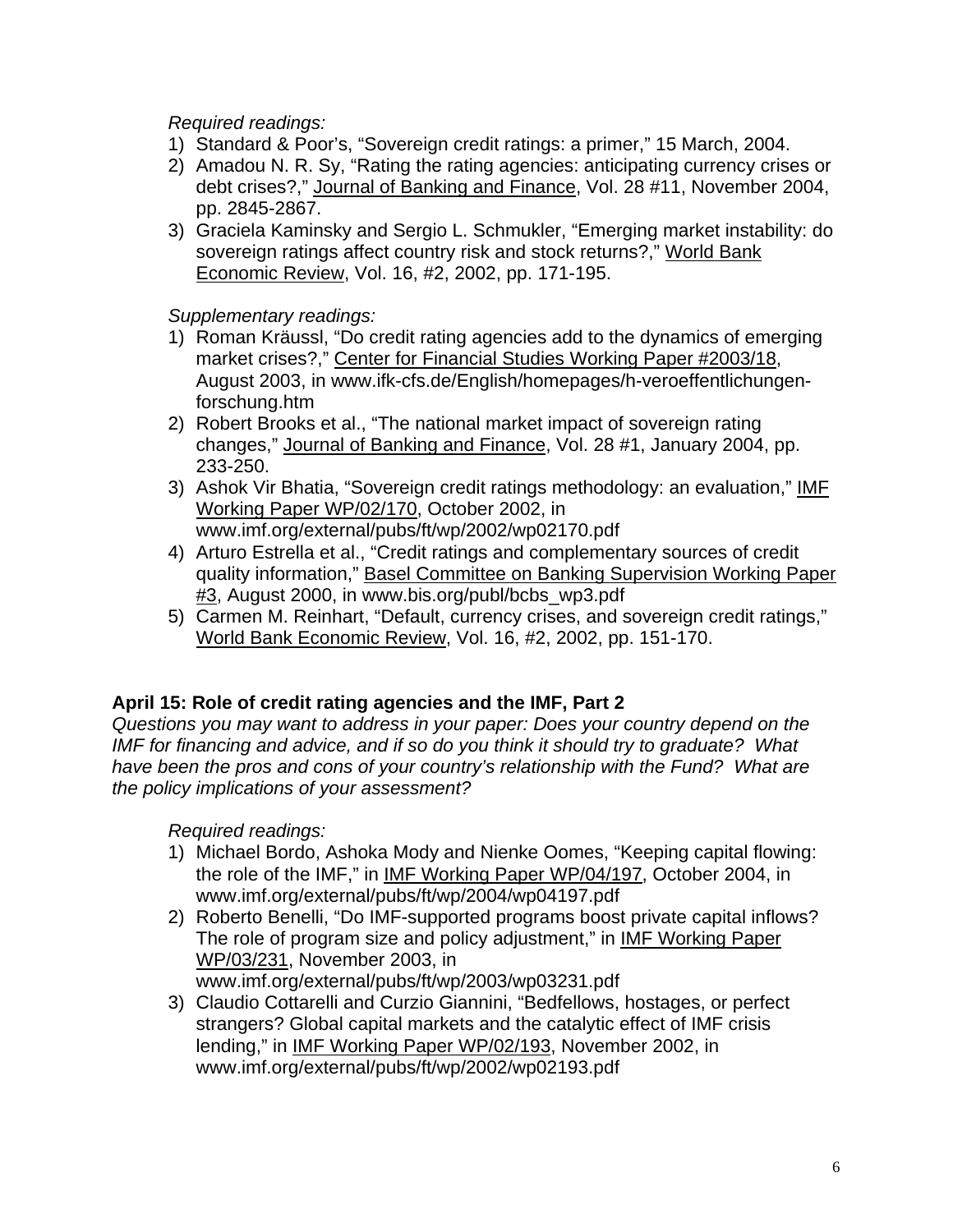*Supplementary readings:* 

- 1) John Cady, "Does SDDS subscription reduce borrowing costs for emerging market economies?," in IMF Working Paper WP/04/58, April 2004, in www.imf.org/external/pubs/ft/wp/2004/wp0458.pdf
- 2) Atish Ghosh et al., "IMF-supported programs in capital account crises," IMF Occasional Paper #210, 2002.
- 3) IMF Independent Evaluation Office, The IMF and Recent Capital Account Crises: Indonesia, Korea, Brazil (Washington, DC: IMF, 2003), also in www.imf.org/external/np/ieo/2003/cac/pdf/main.pdf
- 4) Michael M. Hutchison, "A cure worse than the disease? Currency crises and the output costs of IMF-supported stabilization programs," in Michael P. Dooley and Jeffrey A. Frankel, editors, Managing Currency Crises in Emerging Markets (Chicago: Chicago, 2003), pp. 321-359.
- 5) Takatoshi Ito, "The role of IMF advice: a postcrisis examination," in Reforming the International…, op. cit., pp. 293-344.
- 6) David Vines and Christopher L. Gilbert, editors, The IMF and its Critics: Reform of Global Financial Architecture (Cambridge: Cambridge, 2004).

# **April 22: Role of mismatches and capital controls, Part 1**

*Questions you may want to address in your paper: Are currency and other mismatches prevalent in your country, and if so why or why not? What do you think should be done to minimize these mismatches, or to prevent their negative consequences?*

*Required reading:* Morris Goldstein and Philip Turner, Controlling Currency Mismatches in Emerging Markets (Washington, DC: IIE, 2004), pp.1-120.

*Supplementary readings:* 

- 1) Barry Eichengreen, Ricardo Hausmann and Ugo Panizza, "Currency mismatches, debt intolerance and original sin: why they are not the same and why it matters," NBER Working Paper #10036, October 2003, in www.nber.org/papers/w10036.pdf
- 2) Ricardo Hausmann, "Good credit ratios, bad credit ratings: the role of debt structure," in George Kopits, editor, Rules-Based Fiscal Policy in Emerging Markets (New York: Palgrave MacMillan, 2004), pp. 30-52.
- 3) Adolfo Barajas and R. Armando Morales, "Dollarization of liabilities: beyond the usual suspects," IMF Working Paper WP/03/11, January 2003, in www.imf.org/external/pubs/ft/wp/2003/wp0311.pdf
- 4) Mark Allen et al., "A balance sheet approach to financial crisis," IMF Working Paper WP/02/210, December 2002, in www.imf.org/external/pubs/ft/wp/2002/wp02210.pdf

# **April 29: Role of mismatches and capital controls, Part 2**

*Questions you may want to address in your paper: Does your country impose controls on capital inflows, and if so why or why not? What do you think have been the good*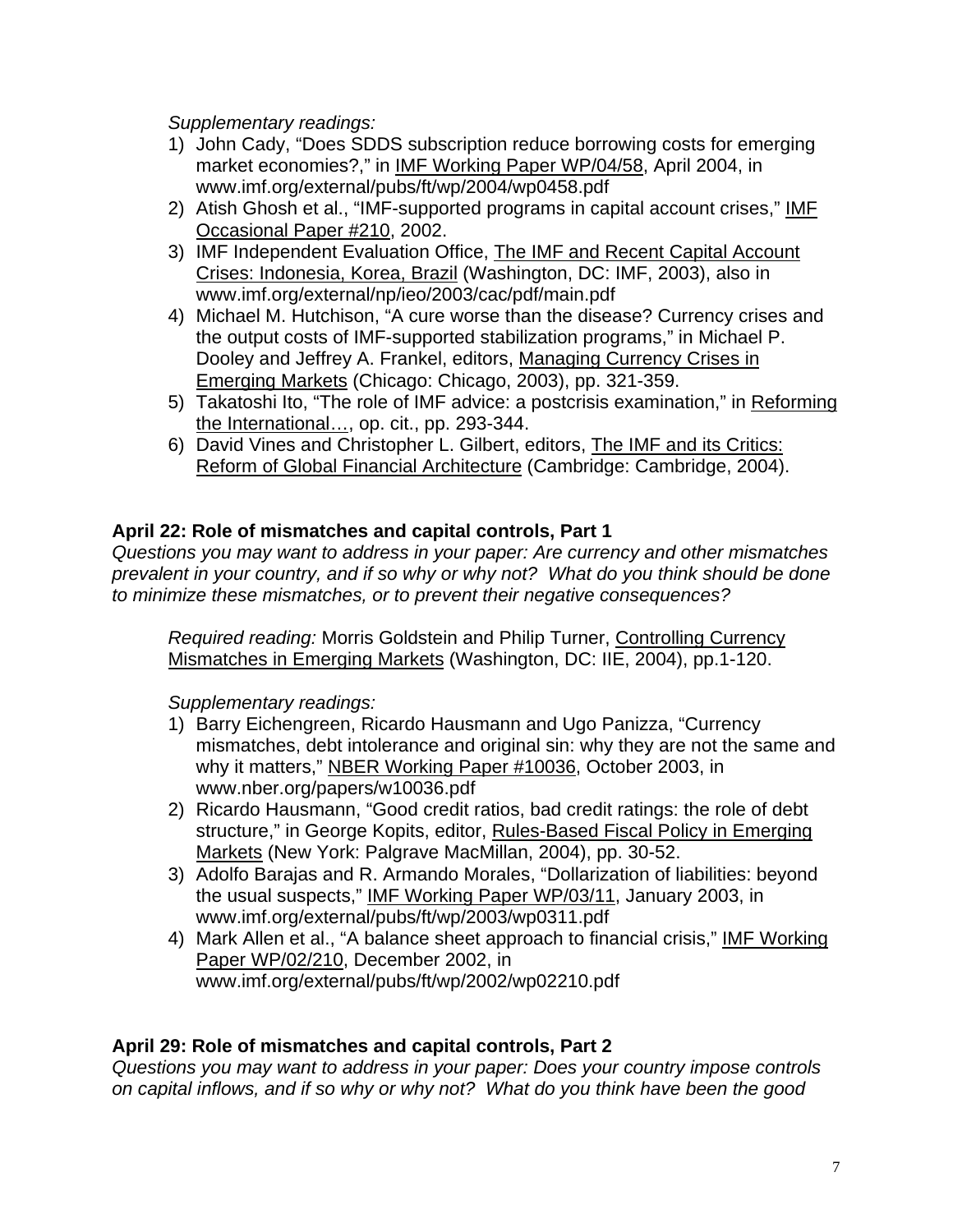*and bad consequences of having (or not having) capital controls? What are the policy implications of your assessment?*

*Required readings:*

- 1) Mark Carlson and Leonardo Hernández, "Determinants and repercussions of the composition of capital inflows," Federal Reserve International Finance Discussion Paper #717, January 2002, in www.federalreserve.gov/pubs/ifdp/2002/717/ifdp717.pdf
- 2) Sebastian Edwards, "Capital flows, real exchange rates, and capital controls: some Latin American experiences," in Capital Flows and the Emerging..., pp. 197-253.
- 3) Francisco Nadal-De Simone and Piritta Sorsa, "A review of capital account restrictions in Chile in the 1990s," IMF Working Paper WP/99/52, April 1999, in www.imf.org/external/pubs/ft/wp/1999/wp9952.pdf

*Supplementary readings:*

- 1) Kristin J. Forbes, "Capital controls: mud in the wheels of market discipline," NBER Working Paper #10284, January 2004, in www.nber.org/papers/w10284.pdf
- 2) Ethan Kaplan and Dani Rodrik, "Did the Malaysian capital controls work?," in Sebastian Edwards and Jeffrey A. Frankel, editors, Preventing Currency Crises in Emerging Markets (Chicago: Chicago, 2002), pp. 393-440.
- 3) Rudi Dornbusch, "Malaysia's crisis: was it different?," in Preventing Currency…, op. cit., pp. 441-458.
- 4) Akira Ariyoshi et al., "Capital controls: country experiences with their use and liberalization," IMF Occasional Paper #190, 2000.
- 5) José de Gregorio, Sebastian Edwards and Rodrigo O. Valdés, "Controls on capital inflows: do they work?," Journal of Development Economics, Vol. 63 #1, October 20000, pp. 59-83.

# **May 6: Capital flows, overindebtedness and defaults, Part 1**

*Questions you may want to address in your paper: Is your country "debt intolerant," and if so why or why not? Do you think that its external debt burden is sustainable, and if so why or why not? What are the policy implications of your assessment?*

*Required readings:* 

- 1) Carmen M. Reinhart, Kenneth S. Rogoff and Miguel A. Savastano, "Debt intolerance," Brookings Papers on Economic Activity, #1, Spring 2003, pp. 1- 74.
- 2) Aart Kraay and Vikram Nehru, "When is external debt sustainable?," draft, October 2003, in www.imf.org/external/np/res/seminars/2003/lic/pdf/kn.pdf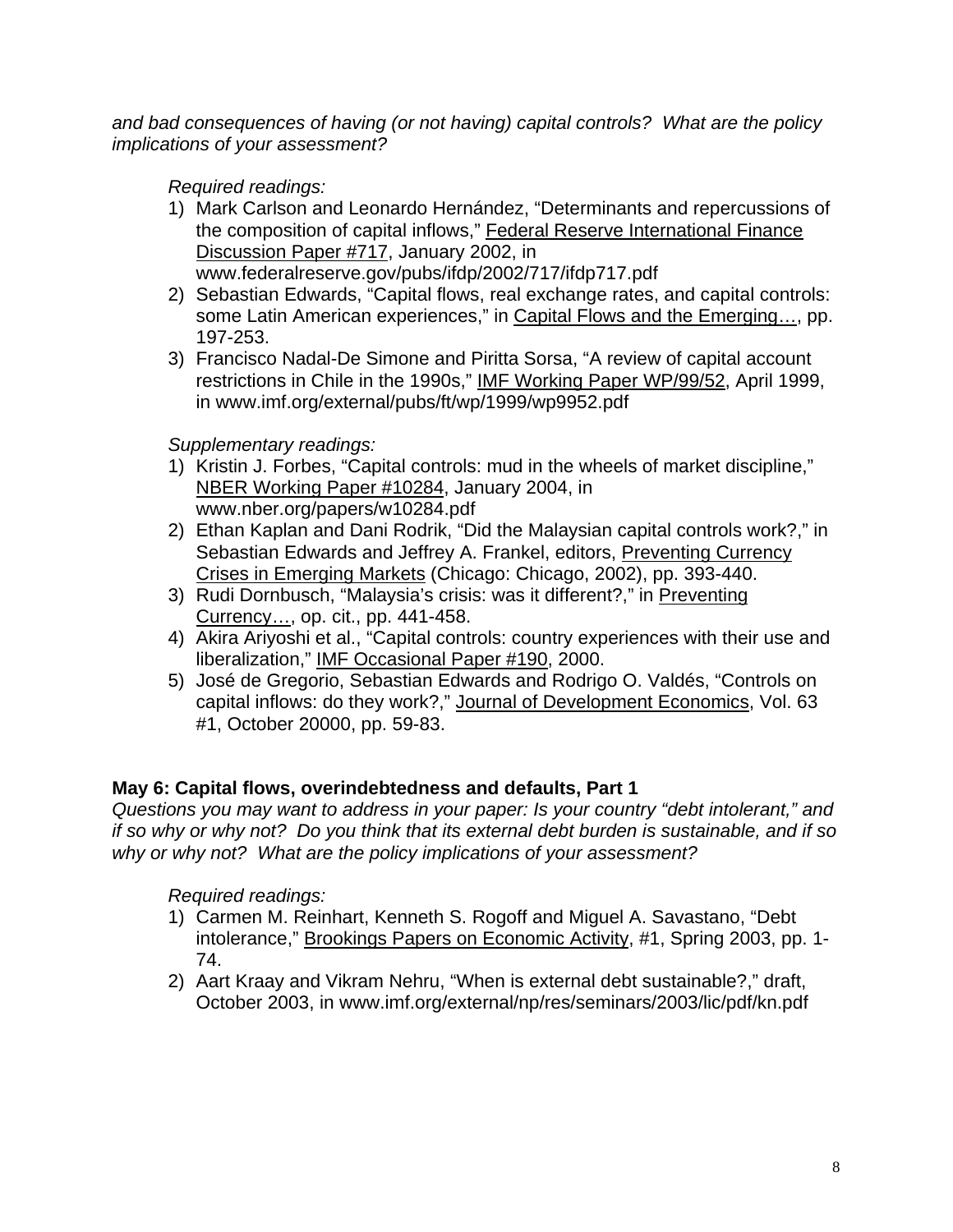*Supplementary readings:*

- 1) Craig Burnside, editor, Fiscal Sustainability in Theory and Practice: A Handbook (Washington, DC: World Bank, 2004).
- 2) IMF and World Bank, "Debt sustainability in low-income countries: proposal for an operational framework and policy implications," draft, February 3, 2004, in www.imf.org/external/np/pdr/sustain/2004/020304.pdf
- 3) IMF, "Public debt in emerging markets: is it too high?," World Economic Outlook September 2003, pp. 113-152, in www.imf.org/external/pubs/ft/weo/2003/02/pdf/chapter3.pdf
- 4) Thomas Helbling, Ashoka Mody and Ratna Sahay, "Debt accumulation in the CIS-7 countries: bad luck, bad policies, or bad advice?," IMF Working Paper WP/04/93, May 2004, in www.imf.org/external/pubs/ft/wp/2004/wp0493.pdf
- 5) Richard Hemming, Michael Kell and Axel Schimmelpfennig, "Fiscal vulnerability and financial crises in emerging market economies," IMF Occasional Paper #218, 2003.
- 6) Shogo Ishii et al., "Capital account liberalization and financial sector stability," IMF Occasional Paper #211, 2002.
- 7) IMF, "Access to international capital markets for first-time sovereign issuers," and "Country cases," draft, November 17, 2003, in www.imf.org/external/np/icm/2003/eng/111703.pdf and www.imf.org/external/np/icm/2003/eng/111703s1.pdf

# **May 13: Capital flows, overindebtedness and defaults, Part 2**

*Questions you may want to address in your paper: Has your government defaulted on its external debt, and if so why or why not? Do you think that your country needs debt forgiveness, and if so how should it go about getting it? What are the policy implications of your assessment?*

*Required readings:* 

- 1) Punam Chuhan and Federico Sturzenegger, "Default episodes in the 1980s and 1990s: what have we learned?," March 2004, in www1.worldbank.org/economicpolicy/documents/mv/pgchapter08.pdf
- 2) Arturo C. Porzecanski, "Dealing with sovereign debt: trends and implications," forthcoming in Chris Jochnick and Fraser Preston, editors, Sovereign Debt at the Crossroads (New York: Oxford Univ. Press, 2005).

- 1) Guillermo A. Calvo, Alejandro Izquierdo and Ernesto Talvi, "Sudden stops, the real exchange rate, and fiscal sustainability: Argentina's lessons," in Volbert Alexander et al., editors, Monetary Unions and Hard Pegs: Effects on Trade, Financial Development, and Stability (New York: Oxford, 2004), pp. 151-181.
- 2) Caroline Van Rijckeghem and Beatrice Weder, "The politics of debt crises," CEPR Discussion Paper #4683, October 2004, in www.cepr.org/pubs/dps/DP4683.asp